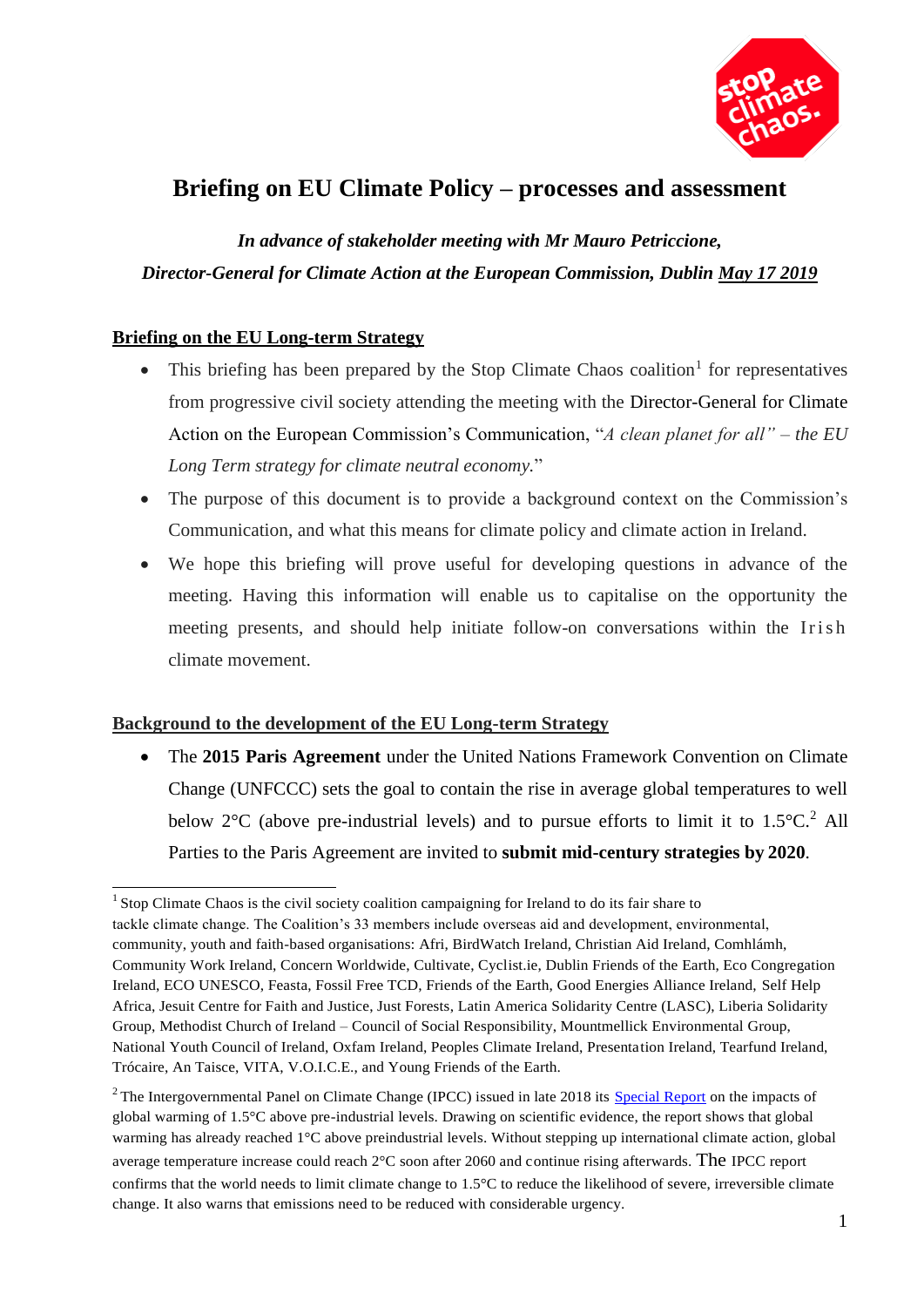

- In response, the European Parliament (in October 2017) and the European Council (in March 2018) invited the European Commission to present a **Long-term Strategy (LTS)**  on the reduction of greenhouse gas emissions for the European Union, in accordance with the goals of the Paris Agreement. The LTS exist alongside National Energy and Climate Plans as the main tools for delivering on the EU's climate and energy targets.
- On 28 November 2018, the Commission presented its strategic LTS for a climate-neutral economy by 2050, entitled *A Clean Planet for All*.

#### **What does the Long-term Strategy set out to do?**

- The aim of the LTS is to **provide a pathway** that the EU should consider as its long-term contribution to achieving the objectives of the Paris Agreement. The LTS aims to set out how to **scale up climate action** from *incremental* to *transformational*, across all sectors of society and economy. It should be noted that in 2009, the EU set its objective to reduce emissions by 80-95% in 2050.
- **IMPORTANTLY:** The strategy is not a legislative proposal. It is instead, a **strategic vision** that draws on detailed analysis of a portfolio of options, to indicate how the EU can meet the objectives of the Paris Agreement.<sup>3</sup>
- **IMPORTANTLY:** The European Commission has confirmed that the LTS **will not seek to revise 2030 targets.**<sup>4</sup> Instead, it proposes that the vision will **enable the EU to build on existing targets** with policies oriented towards 2050. However, there are considerable **discrepancies** between the 2030 target, current long-term projections, and what the EU hopes to achieve by 2050 (see footnote 5 below).
- The Strategy is interested in linking economic development with emission reductions, and therefore relies on technology innovation, labour market & skills development, development of the circular economy, regional cohesion, economic structural polices (taxes and incentives), etc. The Strategy also recognises the role of biodiversity preservation and restoration, and nature-based solutions, in mitigating climate change.

<sup>3</sup>The Commission claims that by presenting this vision, it will **generate debate** among policy makers, stakeholders and citizens within member states to consider how the EU can meet the objectives of the Paris Agreement in a way that is socially fair and inclusive (the LTS includes a template on *just transition*).

<sup>&</sup>lt;sup>4</sup> EU climate and energy policies aim to reduce emissions by at least 40% by 2030 compared to 1990. If the agreed EU legislation is fully implemented, total greenhouse gas emission reductions are estimated at around 45% by 2030. However, this puts the EU on an emissions reduction of 60% by 2050. To align with a 1.5 temperature objective, the EU must achieve greenhouse gas emissions neutrality by 2050.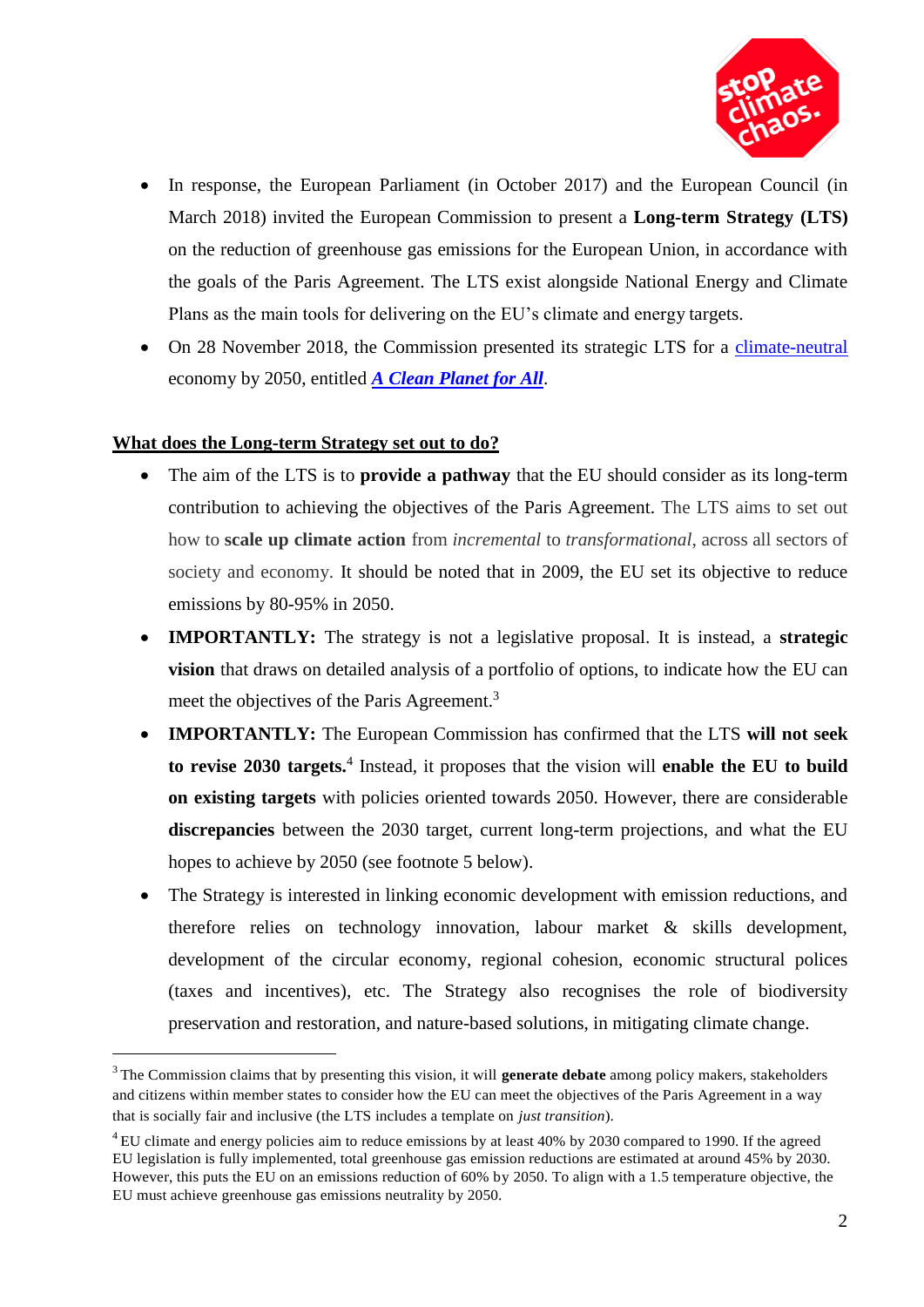

- According to the Commission, the road to a **climate neutral economy** will require joint action in **seven strategic areas** (these are outlined in more detail in the Commission's Communcation):
	- 1. energy efficiency,
	- 2. deployment of renewables,
	- 3. clean, safe and connected mobility,
	- 4. competitive industry and circular economy,
	- 5. infrastructure and interconnections,
	- 6. bio-economy and natural carbon sinks (this area may be of interest to members of the Environmental Pillar, especially in terms of the sustainable supply of biomass balanced with use of & enhancing land for carbon storage),
	- 7. and carbon capture and storage to address remaining emissions.
- The EU is required to adopt and submit the final LTS to the UNFCCC **by 2020**.
- According to Europe's largest coalition working on climate and energy, Climate Action Network (CAN) Europe, "The draft Long Term Strategy is **the ideal opportunity** for the EU to identify how it could pursue efforts to limit temperature to 1.5°C. At the moment, the adoption of the Long Term Strategy is the only political process through which the EU can show it is pursuing efforts towards 1.5°C. If not in this strategy, where else will the EU do this?"

## **How have NGOs responded?**

- In their assessment of the EU's draft LTS, CAN Europe argue that the current roadmap **will not be sufficient** to meet the EU's fair share of efforts to meet the 1.5°C Paris objective. CAN highlight that the scenarios presented in the LTS reflect a 2°C range in temperature increase, but not the full range of 1.5°C compatible pathway with the Paris objective.
- **IMPORTANTLY**: Drawing on assessed available scenarios presented in the recent IPCC SR 1.5 report (2018), CAN Europe make the case that, **in order to be compatible with the 1.5°C scenario:**
	- o **the EU needs to achieve net zero emissions by 2040**. Such a scenario is missing from the Long Term Strategy.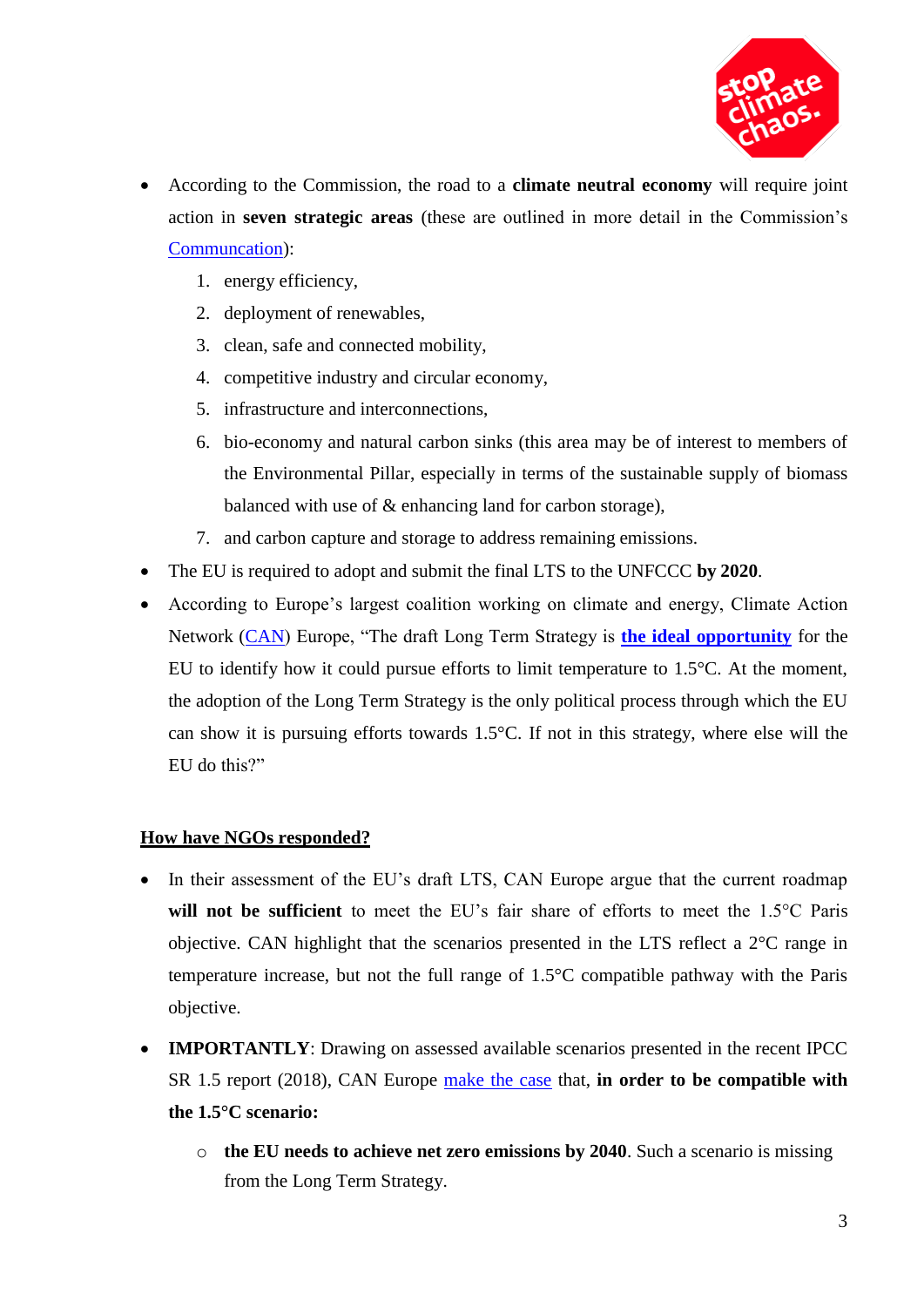

o Countries **need to substantially increase their 2030 targets**. The LTS does not include a proposal to increase the 2030 target. This means that radical policies and measures will be required to achieve full delivery of the net zero target within a very short time-frame.

# **CAN have called for the LTS to include**:

- o An outline of how the EU intends to limit temperature rise to 1.5C in an equitable manner  $\&$  in line with the remaining global carbon budget. They emphasise the role of improved land stewardship/importance of natural carbon sinks.
- o Milestones for a revised 2030 target and for every five years thereafter.
- $\circ$  A rapid & full phase out of fossil fuels to be replaced by a full efficient 100% renewable energy system by 2050.
- o Sectoral pathways for full decarbonisation.
- o A comparison of costs and benefits of action with the total cost of inaction, urgent lifestyle changes and a reduction in energy demand, and support of citizen and community engagement.
- The legal instrument that regulates how Member States must deliver the LTS does not specify the specific steps that they have to take in order to be compliant with their **international obligations under the Aarhus Convention**. Clarity around public participation will be an important question for Friday's meeting.

## **What does this mean for Ireland?**

- Like other member states, Ireland must submit to the European Commission by the end of 2019, their final **National Climate and Energy Plans** (NECP). These Plans are central for the achievement of the 2030 climate and energy targets and must take the EU LTS into account. **Ireland's NECP must make reference to the 2050 strategy**.
- A report launched this week by the European Climate Foundation found that Ireland scored 38/100 on an assessment of its draft NECP. The highest score achieved (by Spain) was 52/100. Considerable progress must be made between now and end of year, if Ireland is to improve its NECP to reflect the urgency of the challenge. Both the Plan and the LTS **must be consistent and coherent** with each other, and in line with a net zero vision.